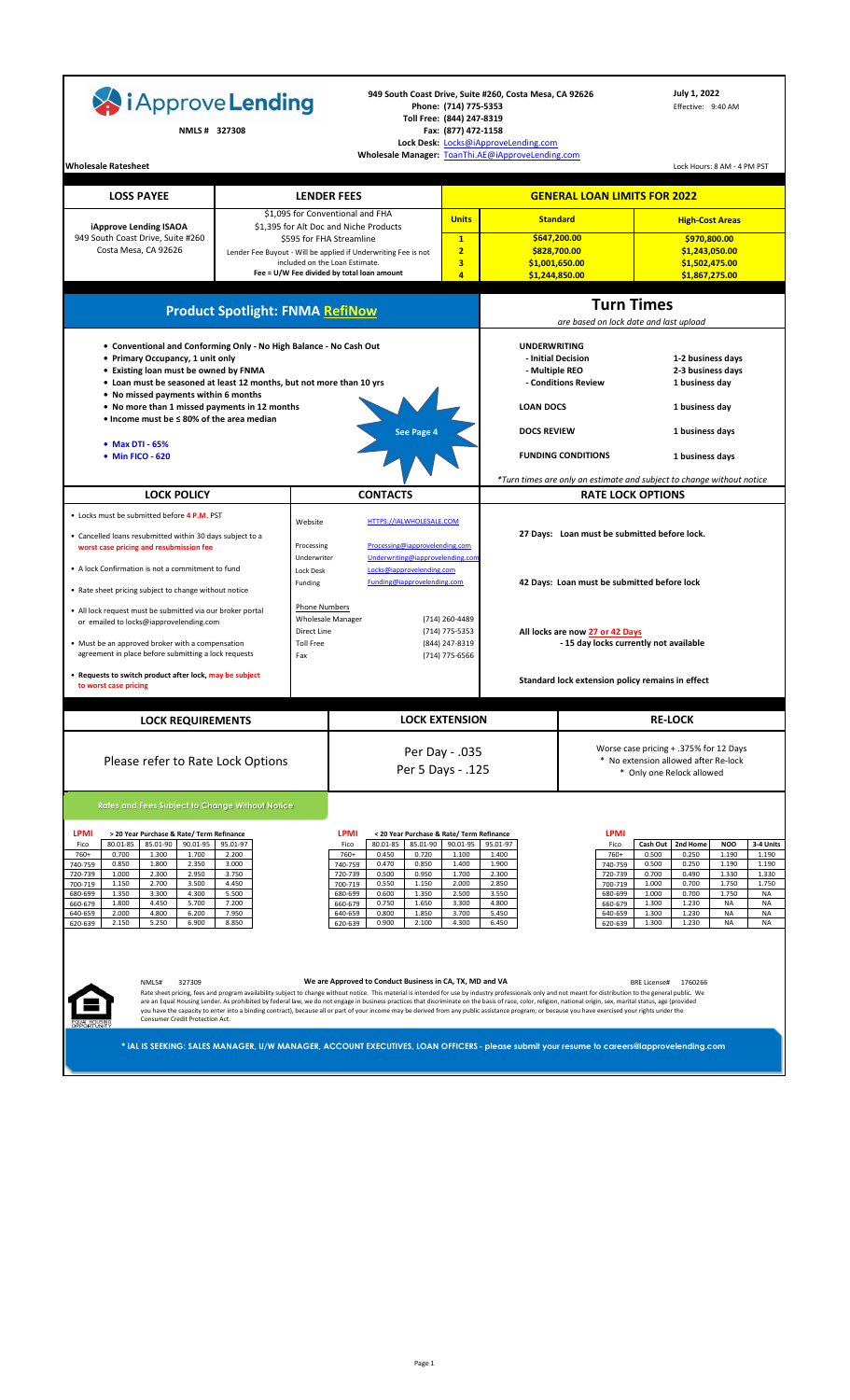| i Approve Lending                                                                |                                                       | 949 South Coast Drive, Suite #260, Costa Mesa, CA 92626<br>Phone: (714) 775-5353<br>Toll Free: (844) 247-8319                             | July 1, 2022<br>Effective: 9:40 AM              |
|----------------------------------------------------------------------------------|-------------------------------------------------------|-------------------------------------------------------------------------------------------------------------------------------------------|-------------------------------------------------|
| NMLS# 327308                                                                     |                                                       | Fax: (877) 472-1158                                                                                                                       |                                                 |
|                                                                                  |                                                       | Lock Desk: Locks@iApproveLending.com<br>Wholesale Manager: ToanThi.AE@iApproveLending.com                                                 |                                                 |
| <b>Wholesale Ratesheet</b>                                                       | AGENCY ELITE PROGRAMS - FULL DOCS (DU / LP)           |                                                                                                                                           | Lock Hours: 8 AM - 4 PM PST                     |
|                                                                                  | Purchase, Rate & Term: Min FICO 660, Max LTV 80%      | Elite Pricing Requirement: Primary - 1-2 Units - W2 Only, no Self Employed- 2 Borr MAX - 2 REO MAX<br>Cash-Out: Min FICO 720, LTV 70% MAX |                                                 |
|                                                                                  |                                                       |                                                                                                                                           |                                                 |
| <b>30 YEAR FIXED - ELITE</b><br>20 YEAR FIXED - ELITE<br>Rate<br>27 Days<br>Rate | 27 Days                                               | <b>15 YEAR FIXED - ELITE</b><br>Rate<br>27 Days                                                                                           | <b>10 YEAR FIXED - ELITE</b><br>Rate<br>27 Days |
| 4.625<br>4.500<br>0.625                                                          | (0.250)                                               | 4.000<br>0.125                                                                                                                            | 4.250<br>(0.625)                                |
| 4.750<br>0.000<br>4.625<br>4.875<br>(0.500)<br>4.750                             | (0.875)<br>(1.375)                                    | 4.125<br>(0.375)<br>4.250<br>(0.875)                                                                                                      | 4.375<br>(1.000)<br>4.500<br>(1.375)            |
| 5.000<br>(1.000)<br>4.875                                                        | (1.750)                                               | 4.375<br>(1.125)                                                                                                                          | 4.625<br>(1.375)                                |
| 5.125<br>(1.500)<br>5.000<br>5.250<br>5.125<br>(1.625)                           | (2.125)<br>(2.500)                                    | 4.500<br>(1.500)<br>4.625<br>(1.750)                                                                                                      | 4.750<br>(1.750)<br>4.875<br>(2.000)            |
| 5.375<br>5.250<br>(2.000)                                                        | (2.500)                                               | 4.750<br>(2.000)                                                                                                                          | 5.000<br>(2.375)                                |
| 5.500<br>(2.500)<br>5.375                                                        | (2.750)                                               | 4.875<br>(2.375)                                                                                                                          | (2.500)<br>5.125                                |
| 5.625<br>(2.875)<br>5.500<br>5.750<br>(3.000)<br>5.625                           | (3.125)<br>(3.375)                                    | 5.000<br>(2.625)                                                                                                                          |                                                 |
| 5.875<br>(3.500)<br>5.750                                                        | (3.500)                                               |                                                                                                                                           |                                                 |
| 6.000<br>5.875<br>(3.750)<br>6.000<br>6.125                                      | (3.875)                                               |                                                                                                                                           |                                                 |
| (4.000)<br>25 YR FIXED = .125 Adjustment                                         | (4.125)                                               |                                                                                                                                           |                                                 |
|                                                                                  |                                                       |                                                                                                                                           |                                                 |
|                                                                                  | AGENCY PROGRAMS - FULL DOCS (DU / LP)                 |                                                                                                                                           |                                                 |
|                                                                                  |                                                       |                                                                                                                                           |                                                 |
| <b>30 YEAR FIXED</b><br><b>20 YEAR FIXED</b>                                     |                                                       | <b>15 YEAR FIXED</b>                                                                                                                      | <b>10 YEAR FIXED</b>                            |
| Rate<br>27 Days<br>Rate                                                          | 27 Days                                               | Rate<br>27 Days                                                                                                                           | Rate<br>27 Days                                 |
| 4.625<br>0.750<br>4.500                                                          | (0.125)                                               | 4.000<br>0.250                                                                                                                            | 4.250<br>(0.500)                                |
| 4.750<br>0.125<br>4.625<br>4.875<br>(0.375)<br>4.750                             | (0.750)<br>(1.250)                                    | 4.125<br>(0.250)<br>4.250<br>(0.750)                                                                                                      | 4.375<br>(0.875)<br>4.500<br>(1.250)            |
| 5.000<br>(0.875)<br>4.875                                                        | (1.625)                                               | 4.375<br>(1.000)                                                                                                                          | (1.250)<br>4.625                                |
| 5.125<br>5.000<br>(1.375)                                                        | (2.000)                                               | 4.500<br>(1.375)                                                                                                                          | 4.750<br>(1.625)                                |
| 5.250<br>5.125<br>(1.500)<br>5.375<br>(1.875)<br>5.250                           | (2.375)<br>(2.375)                                    | 4.625<br>(1.625)<br>4.750<br>(1.875)                                                                                                      | 4.875<br>(1.875)<br>(2.250)<br>5.000            |
| 5.500<br>(2.375)<br>5.375                                                        | (2.625)                                               | 4.875<br>(2.250)                                                                                                                          | (2.375)<br>5.125                                |
| 5.625<br>(2.750)<br>5.500                                                        | (3.000)                                               | 5.000<br>(2.500)                                                                                                                          |                                                 |
| 5.750<br>(2.875)<br>5.625<br>5.875<br>5.750<br>(3.375)                           | (3.250)<br>(3.375)                                    |                                                                                                                                           |                                                 |
| 6.000<br>(3.625)<br>5.875                                                        | (3.750)                                               |                                                                                                                                           |                                                 |
| 6.125<br>(3.875)<br>6.000<br>25 YR FIXED = .125 Adjustment                       | (4.000)                                               |                                                                                                                                           |                                                 |
| <b>30 YEAR HIGH BALANCE</b>                                                      |                                                       | <b>15 YEAR HIGH BALANCE</b>                                                                                                               |                                                 |
| Rate                                                                             | 27 Days                                               | Rate<br>27 Days                                                                                                                           |                                                 |
| 4.875                                                                            | 0.125                                                 | 4.250<br>(0.500)                                                                                                                          |                                                 |
| 5.000<br>5.125                                                                   | (0.500)<br>(1.000)                                    | 4.375<br>(0.875)<br>4.500<br>(1.375)                                                                                                      |                                                 |
| 5.250                                                                            | (1.500)                                               | 4.625<br>(1.500)                                                                                                                          |                                                 |
| 5.375                                                                            | (2.000)                                               | (1.625)<br>4.750                                                                                                                          |                                                 |
| 5.500<br>5.625                                                                   | (2.000)<br>(2.250)                                    | 4.875<br>(2.000)<br>5.000<br>(2.500)                                                                                                      |                                                 |
| 5.750                                                                            | (2.375)                                               | 5.125<br>(2.625)                                                                                                                          |                                                 |
| 5.875                                                                            | (2.625)                                               | 5.250<br>(2.750)                                                                                                                          |                                                 |
| 6.000<br>6.125                                                                   | (3.000)<br>(3.125)                                    |                                                                                                                                           |                                                 |
|                                                                                  |                                                       |                                                                                                                                           |                                                 |
|                                                                                  |                                                       |                                                                                                                                           |                                                 |
|                                                                                  |                                                       |                                                                                                                                           |                                                 |
|                                                                                  |                                                       |                                                                                                                                           |                                                 |
|                                                                                  | <b>AGENCY ARM SOFR PROGRAMS - FULL DOCS (DU / LP)</b> |                                                                                                                                           |                                                 |
|                                                                                  |                                                       |                                                                                                                                           |                                                 |
| 5/6 LIBOR                                                                        |                                                       | 7/6 LIBOR                                                                                                                                 |                                                 |
| 15 Day<br>Rate<br>4.500                                                          | 27 Days<br>0.000                                      | 15 Day<br>Rate<br>27 Days<br>4.500<br>0.250                                                                                               |                                                 |
| 4.625                                                                            | (0.375)                                               | 4.625<br>(0.125)                                                                                                                          |                                                 |
| 4.750                                                                            | (0.625)                                               | 4.750<br>(0.375)                                                                                                                          |                                                 |
| 4.875<br>5.000                                                                   | (0.750)<br>(1.000)                                    | 4.875<br>(0.625)                                                                                                                          |                                                 |
| 5.125                                                                            | (1.125)                                               |                                                                                                                                           |                                                 |
| 5.250                                                                            | (1.250)                                               |                                                                                                                                           |                                                 |
|                                                                                  |                                                       |                                                                                                                                           |                                                 |
| Index: 30-Days SOFR Avg                                                          |                                                       |                                                                                                                                           |                                                 |
| Caps: 2/1/5                                                                      |                                                       | Caps: 5/1/5                                                                                                                               |                                                 |
| Margin: 3.00%                                                                    |                                                       | Margin: 3.00%                                                                                                                             |                                                 |
|                                                                                  |                                                       |                                                                                                                                           |                                                 |
|                                                                                  |                                                       |                                                                                                                                           |                                                 |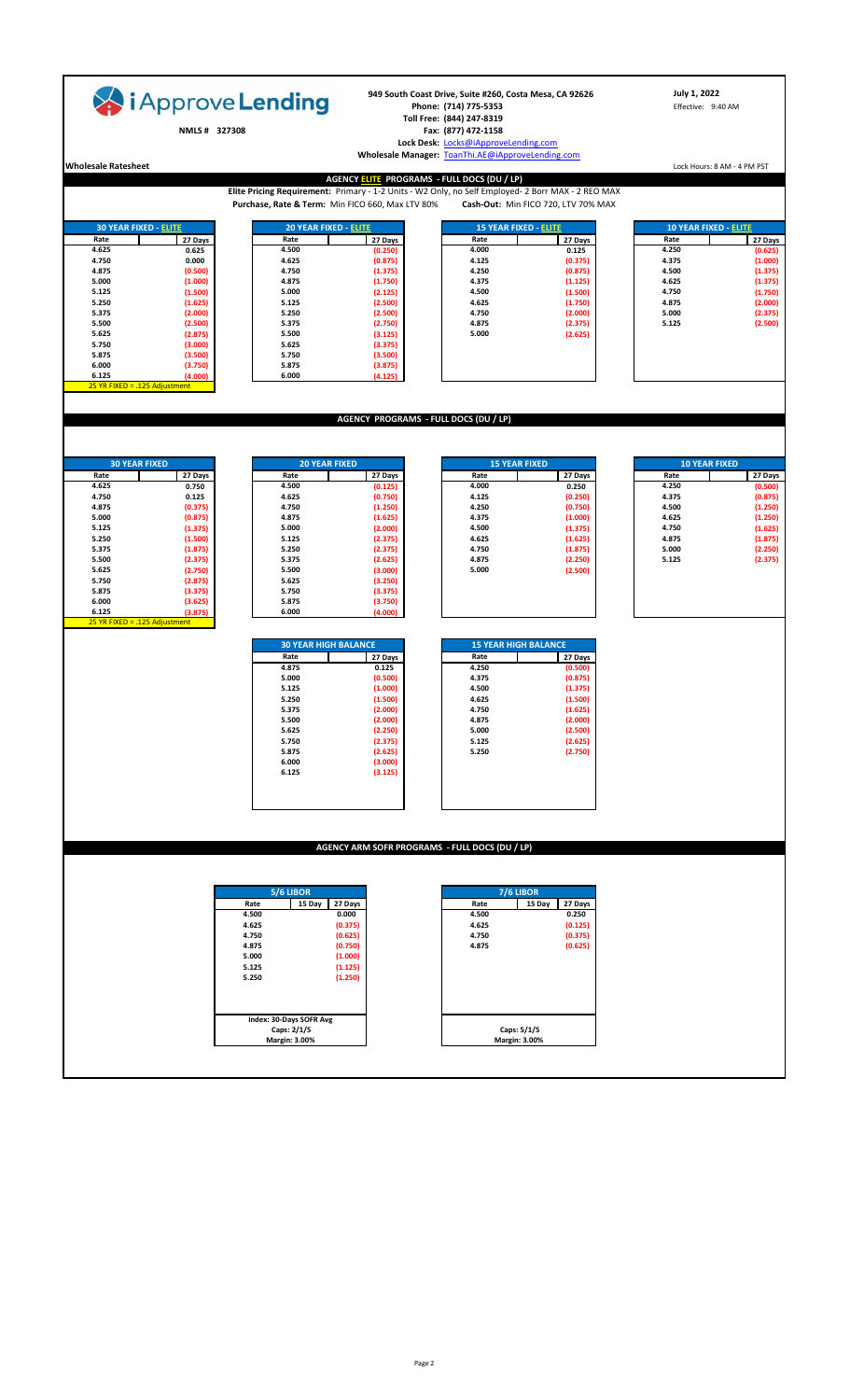| i Approve Lending<br>NMLS # 327308<br><b>Wholesale Ratesheet</b>                            | 949 South Coast Drive, Suite #260, Costa Mesa, CA 92626<br>Phone: (714) 775-5353<br>Toll Free: (844) 247-8319<br>Fax: (877) 472-1158<br>Lock Desk: Locks@iApproveLending.com<br>Wholesale Manager: ToanThi.AE@iApproveLending.com |                |                |                              |                |                | July 1, 2022<br>Effective: 9:40 AM<br>Lock Hours: 8 AM - 4 PM PST |                |
|---------------------------------------------------------------------------------------------|-----------------------------------------------------------------------------------------------------------------------------------------------------------------------------------------------------------------------------------|----------------|----------------|------------------------------|----------------|----------------|-------------------------------------------------------------------|----------------|
|                                                                                             | Loan Level Price Adjustments - MAX PRICE AFTER ADJUSTMENTS IS 3.500<br>All adjustments are cumulative - Refer to Product Descriptions for Loan Eligibility                                                                        |                |                |                              |                |                |                                                                   |                |
|                                                                                             | *** RESTRICTED/ SPECIFIC INVESTOR - ADJUSTMENT IS 0.500 TO PRICE ***                                                                                                                                                              |                |                |                              |                |                |                                                                   |                |
|                                                                                             | LTV/FICO ADJUSTMENTS - Fixed and ARMs (Loan Terms > 15 Year)                                                                                                                                                                      |                |                |                              |                |                |                                                                   |                |
|                                                                                             | $\leq 60$                                                                                                                                                                                                                         | 60.01-70       | 70.01-75       | 75.01-80                     | 80.01-85       | 85.01-90       | 90.01-95                                                          | 95.01-97       |
| FICO 740+                                                                                   | 0.000                                                                                                                                                                                                                             | 0.250          | 0.250          | 0.500                        | 0.250          | 0.250          | 0.250                                                             | 0.750          |
| FICO 720-739                                                                                | 0.000                                                                                                                                                                                                                             | 0.250          | 0.500          | 0.750                        | 0.500          | 0.500          | 0.500                                                             | 1.000          |
| FICO 700-719                                                                                | 0.000                                                                                                                                                                                                                             | 0.500          | 1.000          | 1.250                        | 1.000          | 1.000          | 1.125                                                             | 1.625          |
| FICO 680-699                                                                                | 0.000<br>0.000                                                                                                                                                                                                                    | 0.500<br>1.000 | 1.250<br>2.375 | 1.750<br>2.875               | 1.625<br>2.875 | 1.375          | 1.375                                                             | 1.625          |
| FICO 660-679<br>FICO 640-659                                                                | 0.625                                                                                                                                                                                                                             | 1.375          | 2.875          | 3.125                        | 3.500          | 2.375<br>2.875 | 2.375<br>3.000                                                    | 2.500<br>3.000 |
| FICO 620-639                                                                                | 0.625                                                                                                                                                                                                                             | 1.625          | 3.125          | 3.125                        | 3.500          | 3.500          | 3.500                                                             | 3.750          |
|                                                                                             | <b>CASH-OUT REFINANCE ADJUSTMENTS - Fixed and ARMs (All Loan Terms)</b>                                                                                                                                                           |                |                |                              |                |                |                                                                   |                |
|                                                                                             | $\leq 60$                                                                                                                                                                                                                         | 60.01-70       | 70.01-75       | 75.01-80                     | 80.01-85       | 85.01-90       | 90.01-95                                                          | 95.01-97       |
| FICO 760+                                                                                   | 0.375                                                                                                                                                                                                                             | 0.625          | 0.625          | 0.875                        | N/A            | N/A            | N/A                                                               | N/A            |
| FICO 740-759                                                                                | 0.375                                                                                                                                                                                                                             | 0.625          | 0.625          | 0.875                        | N/A            | N/A            | N/A                                                               | N/A            |
| FICO 720-739<br>FICO 700-719                                                                | 0.375                                                                                                                                                                                                                             | 1.000          | 1.000          | 1.125                        | N/A            | N/A            | N/A                                                               | N/A            |
| FICO 680-699                                                                                | 0.375<br>0.375                                                                                                                                                                                                                    | 1.000<br>1.125 | 1.000<br>1.125 | 1.125<br>1.750               | N/A<br>N/A     | N/A<br>N/A     | N/A<br>N/A                                                        | N/A<br>N/A     |
| FICO 660-679                                                                                | 0.625                                                                                                                                                                                                                             | 1.250          | 1.375          | 2.125                        | N/A            | N/A            | N/A                                                               | N/A            |
| FICO 640-659                                                                                | 0.750                                                                                                                                                                                                                             | 1.750          | 1.875          | 2.875                        | N/A            | N/A            | N/A                                                               | N/A            |
| FICO 620-639                                                                                | 0.875                                                                                                                                                                                                                             | 1.875          | 1.875          | 3.375                        | N/A            | N/A            | N/A                                                               | N/A            |
|                                                                                             | <b>INVESTMENT PROPERTY</b>                                                                                                                                                                                                        |                |                |                              |                |                |                                                                   |                |
|                                                                                             | $\leq 60$                                                                                                                                                                                                                         | 60.01-70       | 70.01-75       | 75.01-80                     | 80.01-85       | 85.01-90       | 90.01-95                                                          | 95.01-97       |
| FICO 740+<br>FICO 720-739                                                                   | 2.125                                                                                                                                                                                                                             | 2.125          | 2.125          | 3.375                        | 4.125<br>4.125 | N/A            | N/A<br>N/A                                                        | N/A            |
| FICO 700-719                                                                                | 2.125<br>2.125                                                                                                                                                                                                                    | 2.125<br>2.125 | 2.125<br>2.125 | 3.375<br>3.375               | 4.125          | N/A<br>N/A     | N/A                                                               | N/A<br>N/A     |
| FICO 680-699                                                                                | 2.125                                                                                                                                                                                                                             | 2.125          | 2.125          | 3.375                        | 4.125          | N/A            | N/A                                                               | N/A            |
| FICO 660-679                                                                                | 2.125                                                                                                                                                                                                                             | 2.125          | 2.125          | 3.375                        | 4.125          | N/A            | N/A                                                               | N/A            |
| FICO 640-659                                                                                | 2.125                                                                                                                                                                                                                             | 2.125          | 2.125          | 3.375                        | 4.125          | N/A            | N/A                                                               | N/A            |
| FICO 620-639                                                                                | 2.125                                                                                                                                                                                                                             | 2.125          | 2.125          | 3.375                        | 4.125          | N/A            | N/A                                                               | N/A            |
|                                                                                             | <b>PRODUCT FEATURE ADJUSTMENTS</b>                                                                                                                                                                                                |                |                |                              |                |                |                                                                   |                |
|                                                                                             | $\leq 60$                                                                                                                                                                                                                         | 60.01-70       | 70.01-75       | 75.01-80                     | 80.01-85       | 85.01-90       | 90.01-95                                                          | 95.01-97       |
| HIGH BALANCE - PURCHASE / REFINANCE<br>HIGH BALANCE - CASH OUT                              | 0.500<br>1.250                                                                                                                                                                                                                    | 0.750<br>1.500 | 0.750<br>1.500 | 1.000<br>1.750               | 1.000<br>N/A   | 1.000<br>N/A   | 1.000<br>N/A                                                      | N/A<br>N/A     |
| <b>HIGH BLANCE - ARMs</b>                                                                   | 0.750                                                                                                                                                                                                                             | 0.750          | 0.750          | 1.500                        | 1.500          | 1.500          | 1.750                                                             | N/A            |
| ARM > LTV 90%                                                                               | 0.000                                                                                                                                                                                                                             | 0.000          | 0.000          | 0.000                        | 0.000          | 0.000          | 0.250                                                             | 0.250          |
| SECOND HOME                                                                                 | 1.125                                                                                                                                                                                                                             | 1.625          | 2.125          | 3.375                        | 4.125          | 4.125          | N/A                                                               | N/A            |
| 2 UNITS                                                                                     | 1.000                                                                                                                                                                                                                             | 1.000          | 1.000          | 1.000                        | 1.000          | N/A            | N/A                                                               | N/A            |
| 3-4 UNITS                                                                                   | 1.500                                                                                                                                                                                                                             | 1.500          | 1.500          | N/A                          | N/A            | N/A            | N/A                                                               | N/A            |
| ATTACHED CONDO (> 15 Year, excludes Detached Condo)<br>5-10 PROPERTIES                      | 0.000<br>1.000                                                                                                                                                                                                                    | 0.000<br>1.000 | 0.000<br>1.000 | 0.750<br>1.000               | 0.750<br>1.000 | 0.750<br>1.000 | 0.750<br>1.000                                                    | 0.750<br>1.000 |
| LOAN AMOUNT \$100K-\$160K                                                                   | 0.500                                                                                                                                                                                                                             | 0.500          | 0.500          | 0.500                        | 0.500          | 0.500          | 0.500                                                             | 0.500          |
| LOAN AMOUNT < \$100K                                                                        | 1.500                                                                                                                                                                                                                             | 1.500          | 1.500          | 1.500                        | 1.500          | 1.500          | 1.500                                                             | 1.500          |
| <b>42 DAYS LOCK</b>                                                                         | 0.125                                                                                                                                                                                                                             | 0.125          | 0.125          | 0.125                        | 0.125          | 0.125          | 0.125                                                             | 0.125          |
|                                                                                             |                                                                                                                                                                                                                                   |                |                | <b>SUBORDINATE FINANCING</b> |                |                |                                                                   |                |
| * APPROVED STATES: CA, TX, MD AND VA<br>*Minimum Loan Amount \$75,000                       |                                                                                                                                                                                                                                   | LTV            | <b>CLTV</b>    |                              |                | FICO < 720     | $FICO \geq 720$                                                   |                |
|                                                                                             |                                                                                                                                                                                                                                   | $\leq 75.00$   | $\leq 80.00$   |                              |                | 0.375          |                                                                   | 0.375          |
| * LENDER FEE \$1,095 FOR CONVENTIONAL & FHA                                                 |                                                                                                                                                                                                                                   | $\le 65.00$    | 80.01-95       |                              |                | 0.875          |                                                                   | 0.625          |
| * LENDER FEE \$595 FOR FHA STREAMLINES<br>* LENDER FEE \$1,395 FOR ALT DOC & NICHE PRODUCTS |                                                                                                                                                                                                                                   | 65.01-75       | 80.01-95       |                              |                | 1.125          |                                                                   | 0.875          |
|                                                                                             |                                                                                                                                                                                                                                   | 75.01-95       | 76.01-95       |                              |                | 1.375          |                                                                   | 1.125          |
|                                                                                             |                                                                                                                                                                                                                                   | $\leq 95.00$   | 95.01-97       |                              |                | 1.875          |                                                                   | 1.875          |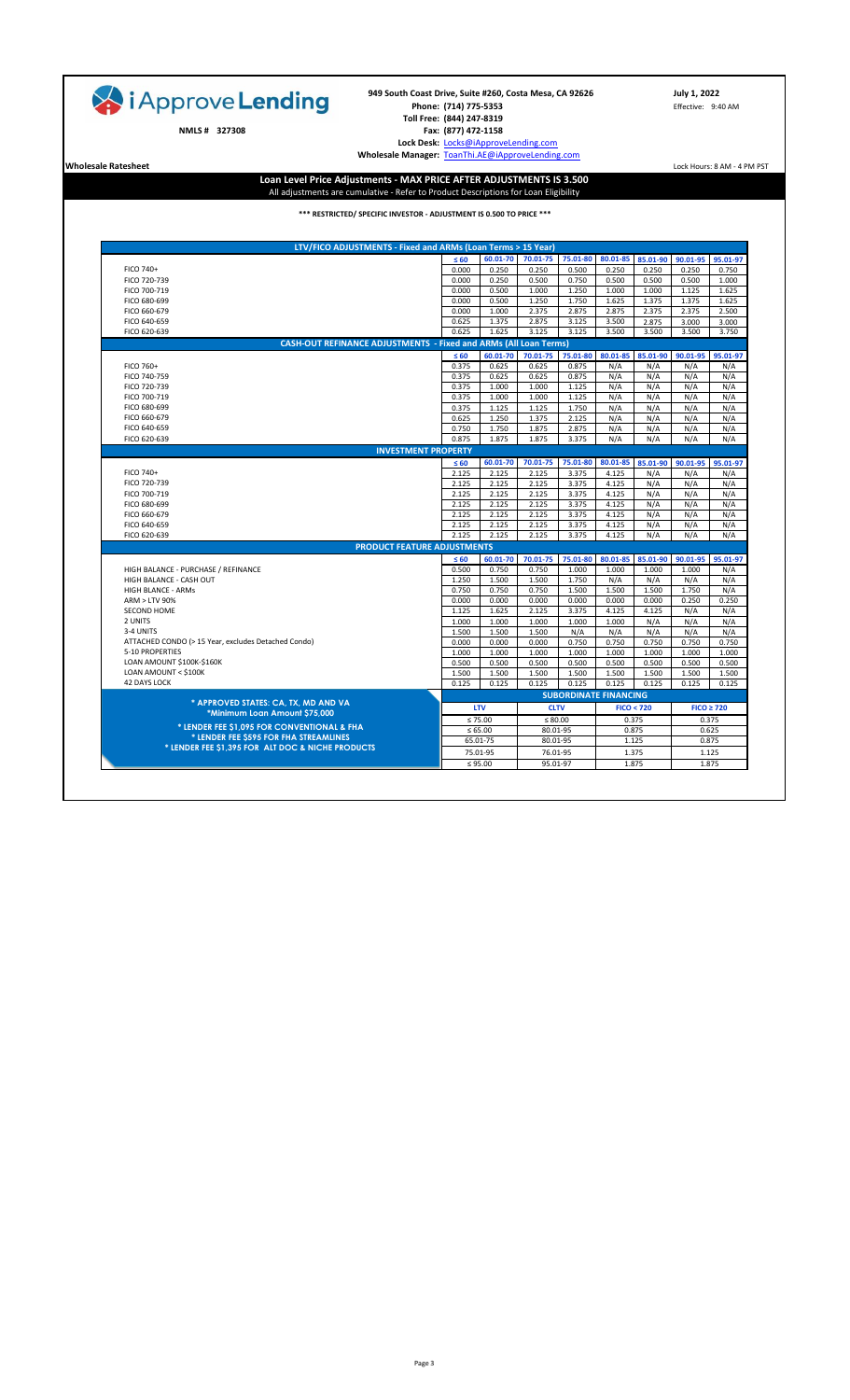| i Approve Lending<br>NMLS# 327308                                                                                                                                                                       |                                                                                                                 | 949 South Coast Drive, Suite #260, Costa Mesa, CA 92626<br>Phone: (714) 775-5353<br>Toll Free: (844) 247-8319<br>Fax: (877) 472-1158<br>Lock Desk: Locks@iApproveLending.com<br>Wholesale Manager: ToanThi.AE@iApproveLending.com |                                                                                                   | July 1, 2022<br>Effective: 9:40 AM                                        |                                                                    |  |
|---------------------------------------------------------------------------------------------------------------------------------------------------------------------------------------------------------|-----------------------------------------------------------------------------------------------------------------|-----------------------------------------------------------------------------------------------------------------------------------------------------------------------------------------------------------------------------------|---------------------------------------------------------------------------------------------------|---------------------------------------------------------------------------|--------------------------------------------------------------------|--|
| <b>Wholesale Ratesheet</b>                                                                                                                                                                              |                                                                                                                 | <b>FHA PROGRAMS</b>                                                                                                                                                                                                               |                                                                                                   |                                                                           | Lock Hours: 8 AM - 4 PM PST                                        |  |
|                                                                                                                                                                                                         |                                                                                                                 |                                                                                                                                                                                                                                   |                                                                                                   |                                                                           |                                                                    |  |
| <b>30 YEAR FIXED</b><br>Rate<br>27 Days<br>4.375<br>(0.375)<br>4.500<br>(0.875)<br>4.625<br>(1.250)<br>4.750<br>(1.750)<br>4.875<br>(2.000)<br>5.000<br>(2.375)<br>5.125<br>(2.750)<br>5.250<br>(3.000) | <b>30 YEAR FIXED STREAMLINE</b><br>Rate<br>4.375<br>4.500<br>4.625<br>4.750<br>4.875<br>5.000<br>5.125<br>5.250 | 27 Days<br>(0.375)<br>(0.875)<br>(1.250)<br>(1.750)<br>(2.000)<br>(2.375)<br>(2.750)<br>(3.000)                                                                                                                                   | <b>15 YEAR FIXED</b><br>Rate<br>4.375<br>4.500<br>4.625                                           | 27 Days<br>(0.875)<br>(1.125)<br>(1.250)                                  |                                                                    |  |
|                                                                                                                                                                                                         | <b>30 YEAR FIXED HIGH BAL</b><br>Rate<br>4.625<br>4.750<br>4.875<br>5.000<br>5.125<br>5.250                     | 27 Days<br>(0.625)<br>(1.250)<br>(1.125)<br>(1.625)<br>(2.125)<br>(2.625)                                                                                                                                                         | <b>30 YEAR FIXED H.B STREAMLINE</b><br>Rate<br>4.625<br>4.750<br>4.875<br>5.000<br>5.125<br>5.250 | 27 Days<br>(0.625)<br>(1.250)<br>(1.125)<br>(1.625)<br>(2.125)<br>(2.625) |                                                                    |  |
|                                                                                                                                                                                                         |                                                                                                                 |                                                                                                                                                                                                                                   | <b>FHA MIN FICO 640</b>                                                                           |                                                                           |                                                                    |  |
| --- PRIMARY RESIDENCE ONLY---                                                                                                                                                                           |                                                                                                                 |                                                                                                                                                                                                                                   |                                                                                                   | --- LOANS MUST BE IMPOUNDED---                                            |                                                                    |  |
|                                                                                                                                                                                                         |                                                                                                                 | <b>PRICE ADJUSTMENTS</b>                                                                                                                                                                                                          | All adjustments are cumulative - Refer to Product Descriptions for Loan Eligibility               |                                                                           |                                                                    |  |
| $Fico \geq 740$<br>Fico 720-739                                                                                                                                                                         | 0.000<br>0.000                                                                                                  |                                                                                                                                                                                                                                   |                                                                                                   |                                                                           |                                                                    |  |
| Fico 700-719<br>Fico 680-699                                                                                                                                                                            | 0.000<br>0.000                                                                                                  |                                                                                                                                                                                                                                   |                                                                                                   | <b>GENERAL FHA LOAN LIMITS FOR 2022</b>                                   |                                                                    |  |
| Fico 660-679                                                                                                                                                                                            | 0.250                                                                                                           | <b>Units</b>                                                                                                                                                                                                                      | <b>Low-Cost Area "Floor"</b>                                                                      |                                                                           | <b>High-Cost Area "Ceiling"</b>                                    |  |
| Fico 640-659<br><b>CASH OUT</b>                                                                                                                                                                         | 0.500<br>0.250                                                                                                  | $\mathbf{1}$<br>$\overline{2}$                                                                                                                                                                                                    | \$420,680.00<br>\$538,650.00                                                                      |                                                                           | \$970,800.00<br>\$1,243,050.00                                     |  |
| 2 UNITS                                                                                                                                                                                                 | 0.500                                                                                                           | $\overline{\mathbf{3}}$                                                                                                                                                                                                           | \$651,050.00                                                                                      |                                                                           | \$1,502,475.00                                                     |  |
| 3-4 UNITS<br>LOAN AMOUNT >160K <= 225K                                                                                                                                                                  | 1.000<br>0.125                                                                                                  | 4                                                                                                                                                                                                                                 | \$809,150.00                                                                                      |                                                                           | \$1,867,275.00                                                     |  |
| LOAN AMOUNT \$100K - \$160K<br>LOAN AMOUNT < 100K<br><b>42 DAYS LOCK</b>                                                                                                                                | 0.500<br>1.500<br>0.125                                                                                         |                                                                                                                                                                                                                                   |                                                                                                   |                                                                           | <b>Maximum FHA Mortgage Limits web page</b>                        |  |
| <b>NOTES</b><br>Expiration dates strictly enforced<br>A lock request is not a commitment to fund a loan                                                                                                 | Locked loan pricing subject to change based on proper pricing and underwriting                                  |                                                                                                                                                                                                                                   |                                                                                                   |                                                                           | <b>MAX PRICE AFTER</b><br><b>ADJUSTMENTS IS</b><br>(5.500) FOR ALL |  |